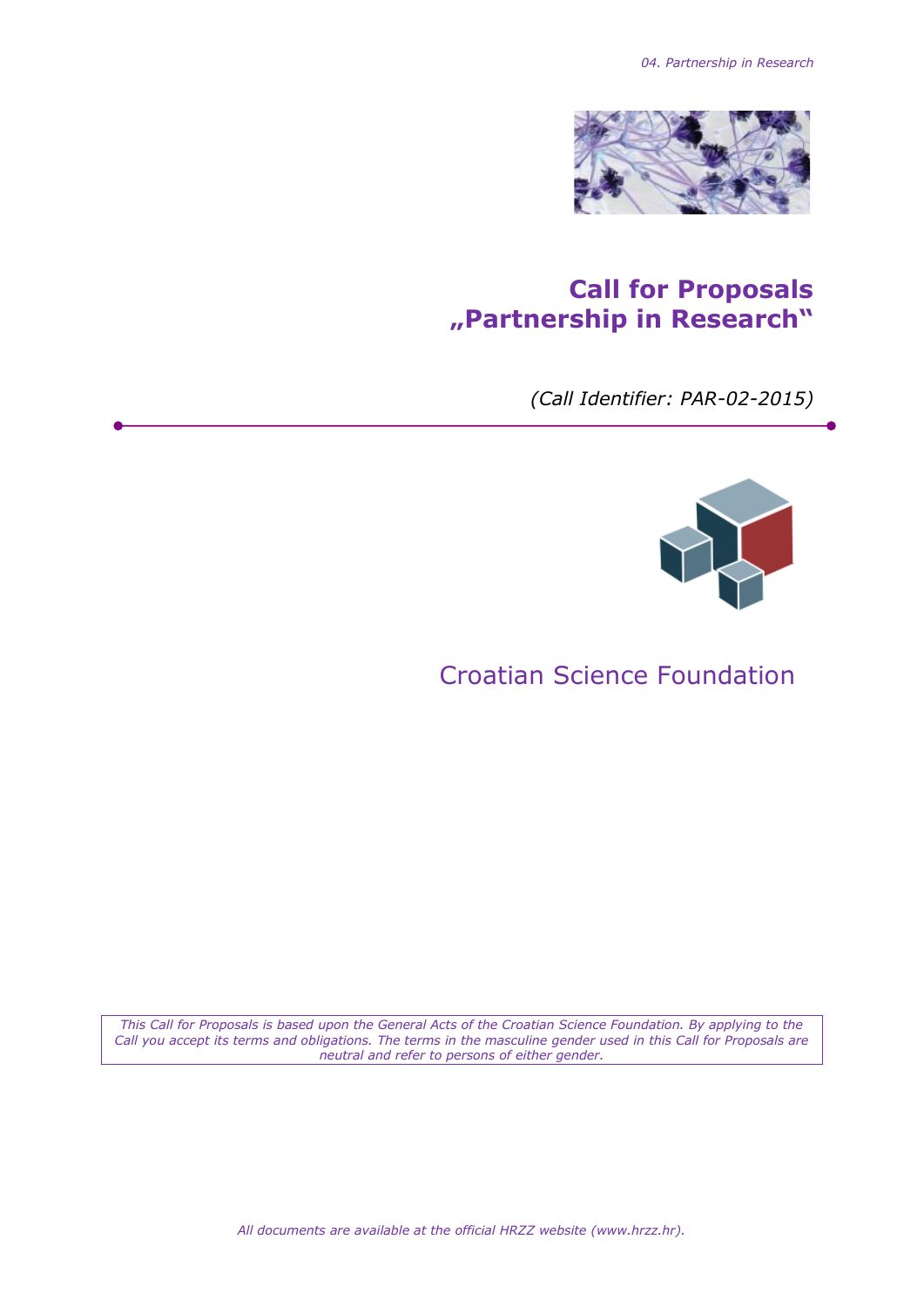

## **About the programme**

- Programme supports partnership in research between public universities or public research institutes in the Republic of Croatia and other non-governmental (not funded from the state budget) sources from Croatia and abroad (private companies, local authorities and self-government, foreign foundations and agencies that fund research, foreign scientific organizations), hereinafter: partner institution.
- The programme supports relevant scientific research that can accelerate the development of new and existing companies and attract those representatives of industry and entrepreneurship which will significantly contribute to the economic and technological development of the Republic of Croatia.
- Researchers choose their research theme independently. The evaluation considers scientific value, originality and innovativeness of the project, proposed research methodology, economic growth potential as well as the achievements of researchers – Principal Investigator and team members.

### **The Call in brief:**

**Call release date:** 1 December 2014

**Application deadline:** 27 February 2015 until 13:00 (CET)

**Research area:** all areas of natural sciences, biomedicine and health, technical sciences, biotechnical sciences, social sciences, humanities and interdisciplinary sciences.

**Principal Investigator:** a distinguished researcher with internationally recognized achievements in science and/or technology within the field of the proposed project **Total programme budget:** 15.000.000,00 kn

**Maximum funding amount per project:** HRZZ funds the project with 300.000,00 to 500.000,00 kn per year, and the maximum funding amount is 1.500.000,00 kn. **Project funding duration:** from 2 to 3 years

**Estimated beginning of the project:** June – July 2015



## **Who?**

 Applications can be submitted by public universities and scientific institutes registered in the Republic of Croatia.

### **Principal Investigator:**

 Principal investigator should be an outstanding researcher with internationally acknowledged achievements in science and/or technology in the field of the project proposal.

Principal Investigator must be permanently employed at home institution or should be employed at the home institution for the duration of the project.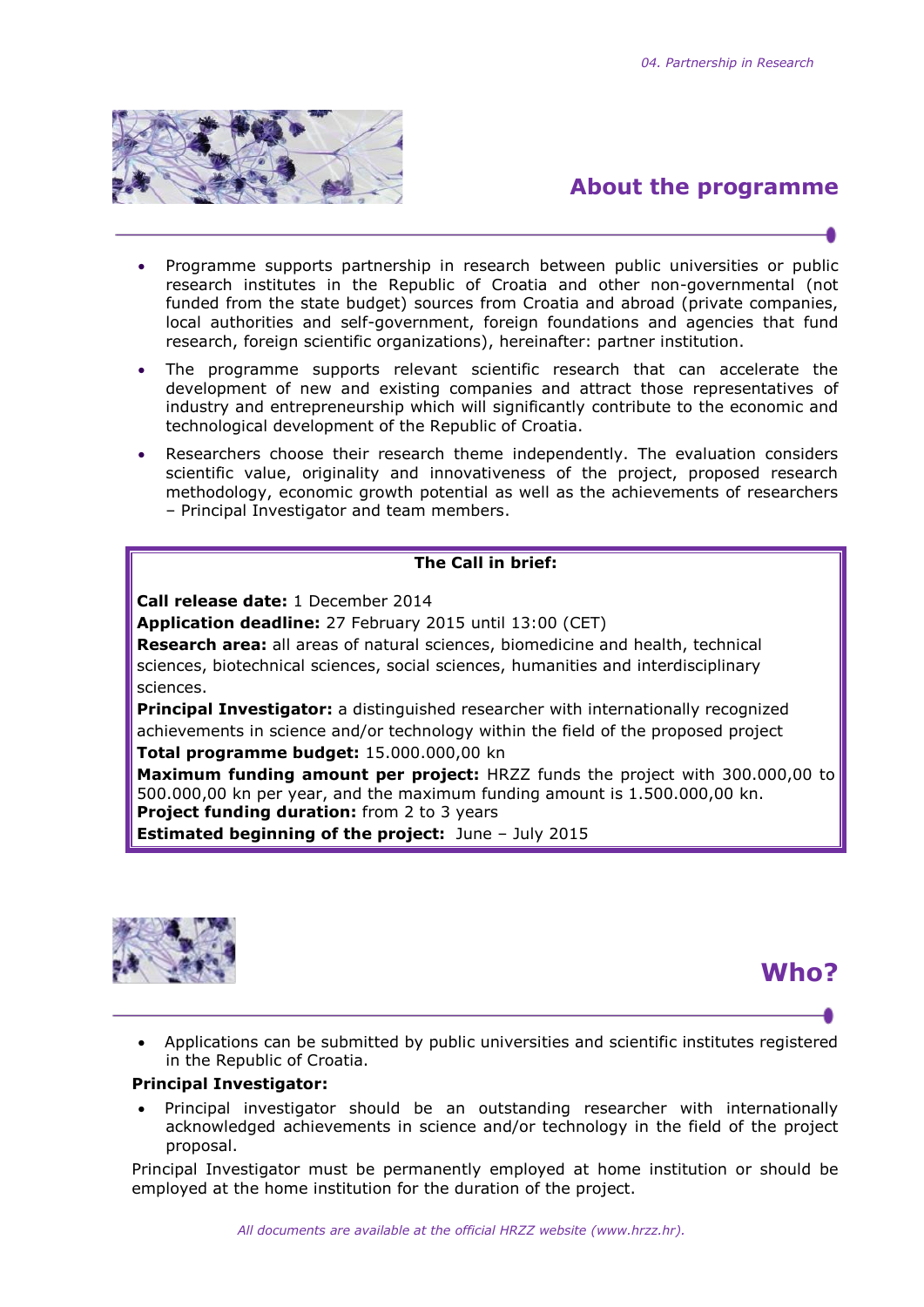(Regular members of the Croatian Academy of Sciences and Arts can be Principal Investigators even if they are not permanently employed at a scientific institution that is also the host institution.)

#### **Partner Institution:**

 Partner institution that can provide technical and financial conditions for the project implementation.

*Detailed information on who can apply for the Call can be found in the Guidelines for Applicants for the "Partnership in Research" Call for proposals (deadline: February 2015).*

#### **Institutional Support**

The competitiveness of the research group is not possible without the institutional support and HRZZ will, therefore, support projects of exceptional scientific value with a clearly described and real support of the institution at which the proposed project will be implemented (adequate space, administrative assistance, existing infrastructure, equipment which will be made available to the Principal Investigator, etc.).

#### **Important notes:**

- A researcher can submit only one project proposal in the role of Principal Investigator on a Call for Proposals.
- A researcher can participate at no more than **two HRZZ projects**, considering projects funded through the Calls in 2013 and 2014:
	- A researcher, who has a status of the Principal Investigator on a Research Project funded by HRZZ until the deadline for this Call, can apply as Principal Investigator in Partnership in Research programme. In that case, the researcher being project leader on two HRZZ projects cannot be a team member on a project funded by HRZZ from 2013 until now.
	- An applicant for the programme Partnership in Research on this Call for Proposals can be, at the same time, a team member on one Installation Research Grant or one Research Project funded through the Calls in 2013 or 2014.
	- If a researcher is not a team member or a Principal Investigator on a HRZZ project submitted on Calls in 2013 or 2014, he can be a team member on two projects on this Call for Proposals.
- Researcher that has the status of a Principal Investigator on an Installation Research Grant funded by HRZZ until the deadline of this Call, cannot submit a project proposal for this Call for Proposals of the Partnership in Research programme, nor can he be a team member on a project proposal submitted on this Call.
- Principal Investigator of the projects funded by the Unity Through Knowledge Fund (UKF) cannot be Principal Investigators on projects funded by HRZZ, but can participate as team members on one project submitted to HRZZ.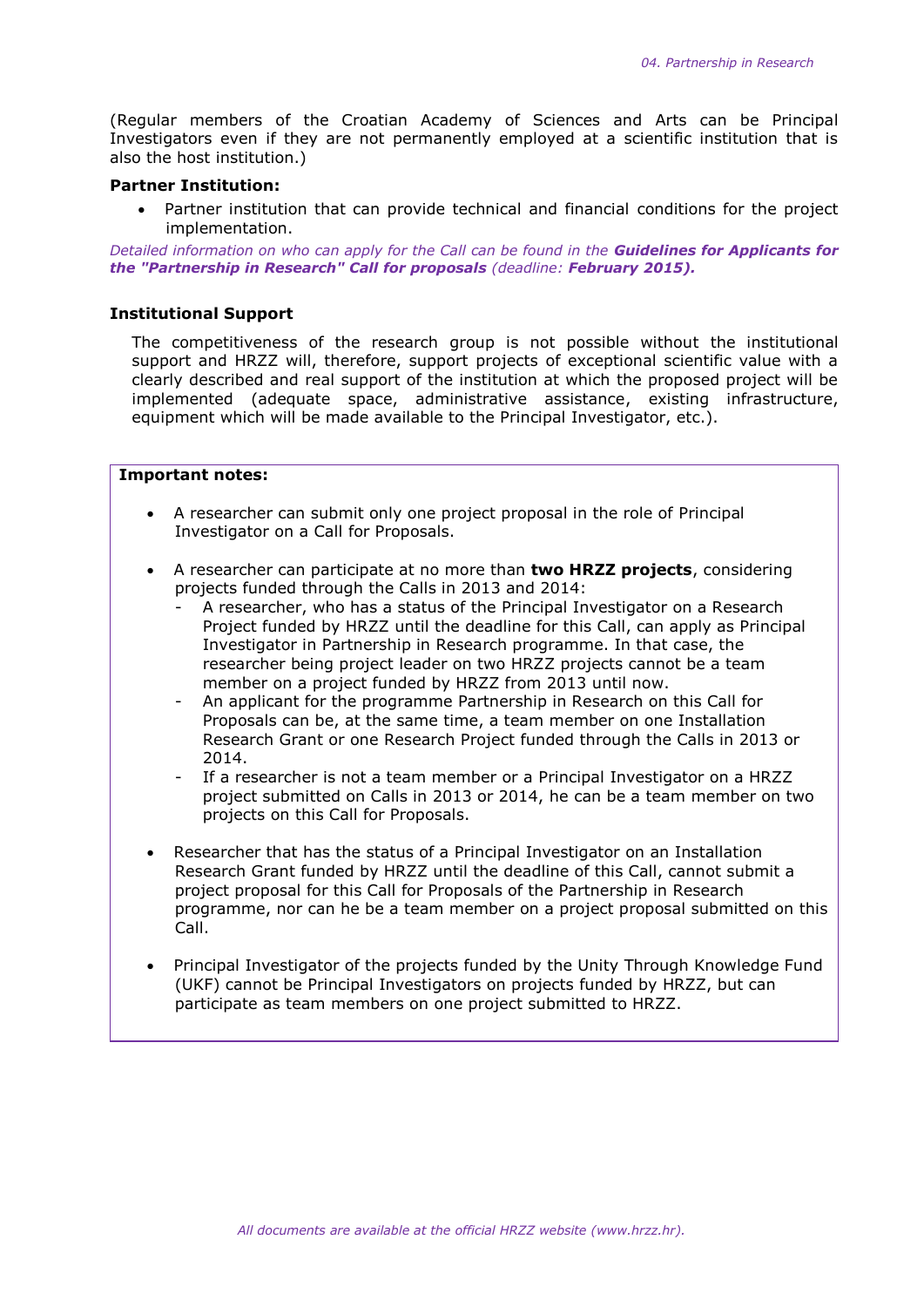

# **What?**

- Projects lasting from 2 to 3 years that deal with internationally competitive and nationally relevant issues.
- Projects carried out with an active and established research group whose contribution is transparent and planned according to the project's work plan.
- Research that has strong and unquestionable institutional support.
- Research that has not been previously conducted or funded from other sources but can show separate relevant impact on society or the creation of new knowledge and technologies.
- Projects based on real partnership between institutions (clearly stated mutual goal and research methodology, involvement of researchers/experts from interested parties in the project, documented cooperation in various previous projects, joint publications of experts from the scientific institution and industry, joint patents and past applications of joint research in industry).



# **Funding**

- Total budget for "Partnership in Research" programme for the year 2015 is 5.000.000,00 kn.
- **Financial participation of the partner with at least 50% of the total project funds<sup>1</sup> .** HRZZ will only support the projects that justify the amount of co-funding of the partner institution and in which the partner **makes a payment of funds to the account of the home institution conducting the project** (with clearly stated purpose of the payment- for the needs of the project).
- Total requested amount of funds should reflect a realistic estimation on research needs and must be completely justified.

HRZZ will transfer the money to the bank account of the institution that submitted the project.

### **Eligible costs:**

- material costs: up to 60% of the amount allocated by HRZZ,
- equipment: up to 20% of the amount allocated by HRZZ,
- personnel costs: employment of a PhD student or a postdoc is acceptable<sup>2</sup>,
- dissemination and cooperation costs: up to 6% of the amount allocated by HRZZ
- indirect costs. Indirect costs are eligible for a maximum of 5% of the total requested amount of funds and only if there is a good explanation and specifications for their use.



- 1 If more than one partner is included in the project, all partners together must provide the 50% of total funds.
- $2$  Funds allocated by HRZZ and partner institution(s) cannot be used for honoraria or fees.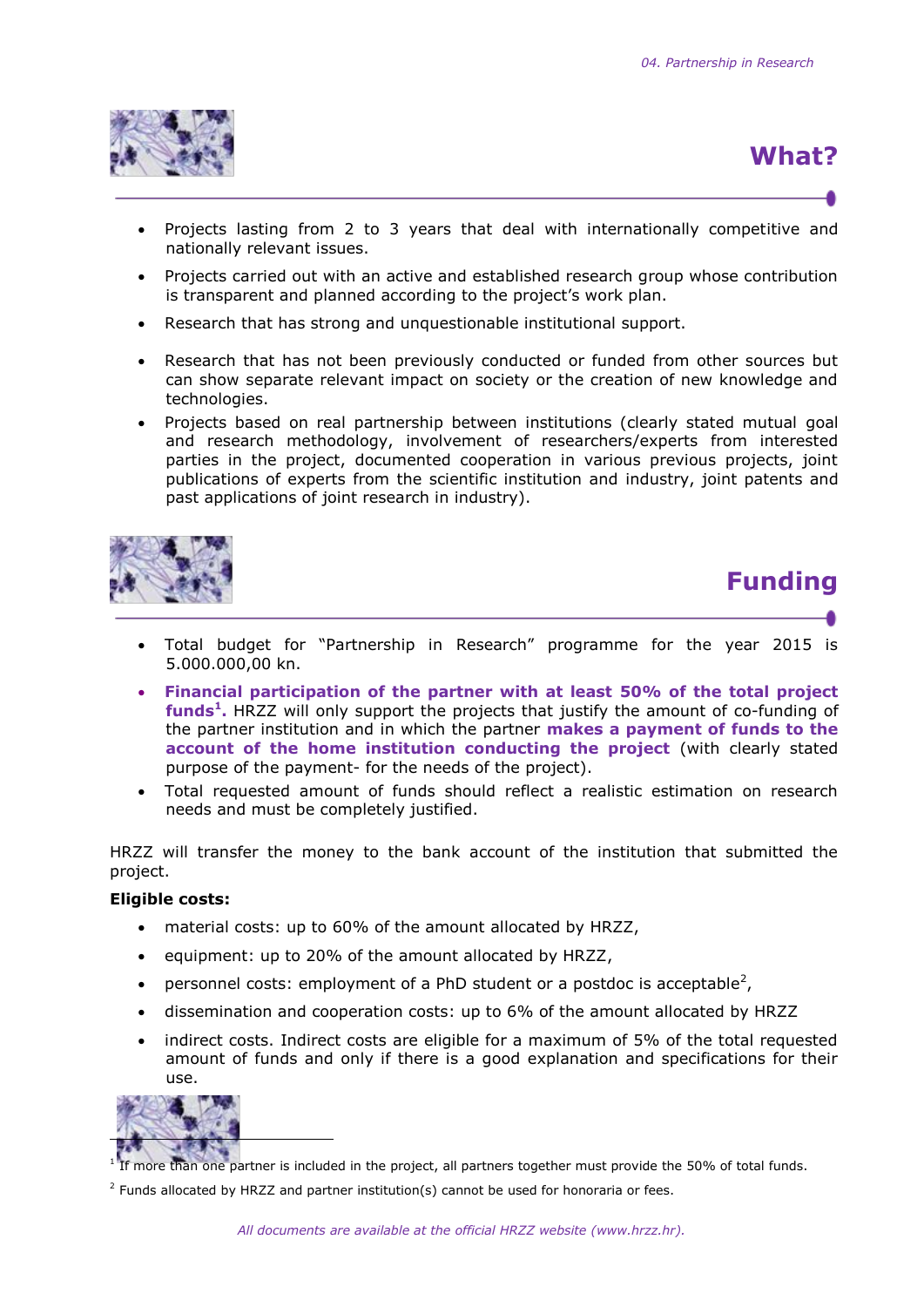## **Application content and process <sup>3</sup>**

Submission of a project proposal is made **only in electronic version** through Electronic Application and Assessment System (EPP) available at HRZZ website.

Complete application documentation should be written in Croatian and English language. Principal Investigator is responsible for the equivalence of the project proposal in both languages and the Foundation will not be held responsible for any discrepancies.

Project proposals must be complete and submitted into the electronic system before the Call deadline. **Incomplete applications and applications submitted after the stated deadline will not be taken into consideration.**

### **Key application elements:**

- Application is submitted by the Principal Investigator on behalf of the institution where the project will be implemented (the applicant is the legal entity).
- Application consists of the **Administrative Form, project proposal and supporting documentation.**
- All application documentation is submitted at the same time through the Electronic Application and Assessment System (EPP), available at HRZZ website.
- Application forms, number of pages and characters are strictly defined.
- Project proposal application is regulated by rules that need to be studied before submitting the project proposal.

### **Application content:**

**1. Administrative form –** must contain the original signatures of the Principal Investigator and the head of the institution and the institution's official stamp, as well as original signatures of the main associate form the partner institution and head of the partner institution, and be also verified by stamp.

### **2. Project proposal must contain:**

### **Application form:**

- o Part A contains Principal Investigator's CV, 5-year *track record* that includes most successful papers in last 5 years where the Principal Investigator is the leading author and other relevant achievements;
- $\circ$  Part B contains a detailed description of the planned research in the context of achieved results and the latest developments in the area of research, objectives, methodology, importance and role of the partner institution for the research, material and human resources, ethical issues;
- $\circ$  Part C contains the list of team members and the description of their roles and tasks.

### **Mandatory documentation:**

- o Financial plan (costs in HRK)
- o Work plan

<u>.</u>

<sup>3</sup> Detailed instructions on application content and process for the Call can be found in the *Guidelines for Applicants for the "Partnership in Research" Call for proposals (deadline: February 2015).*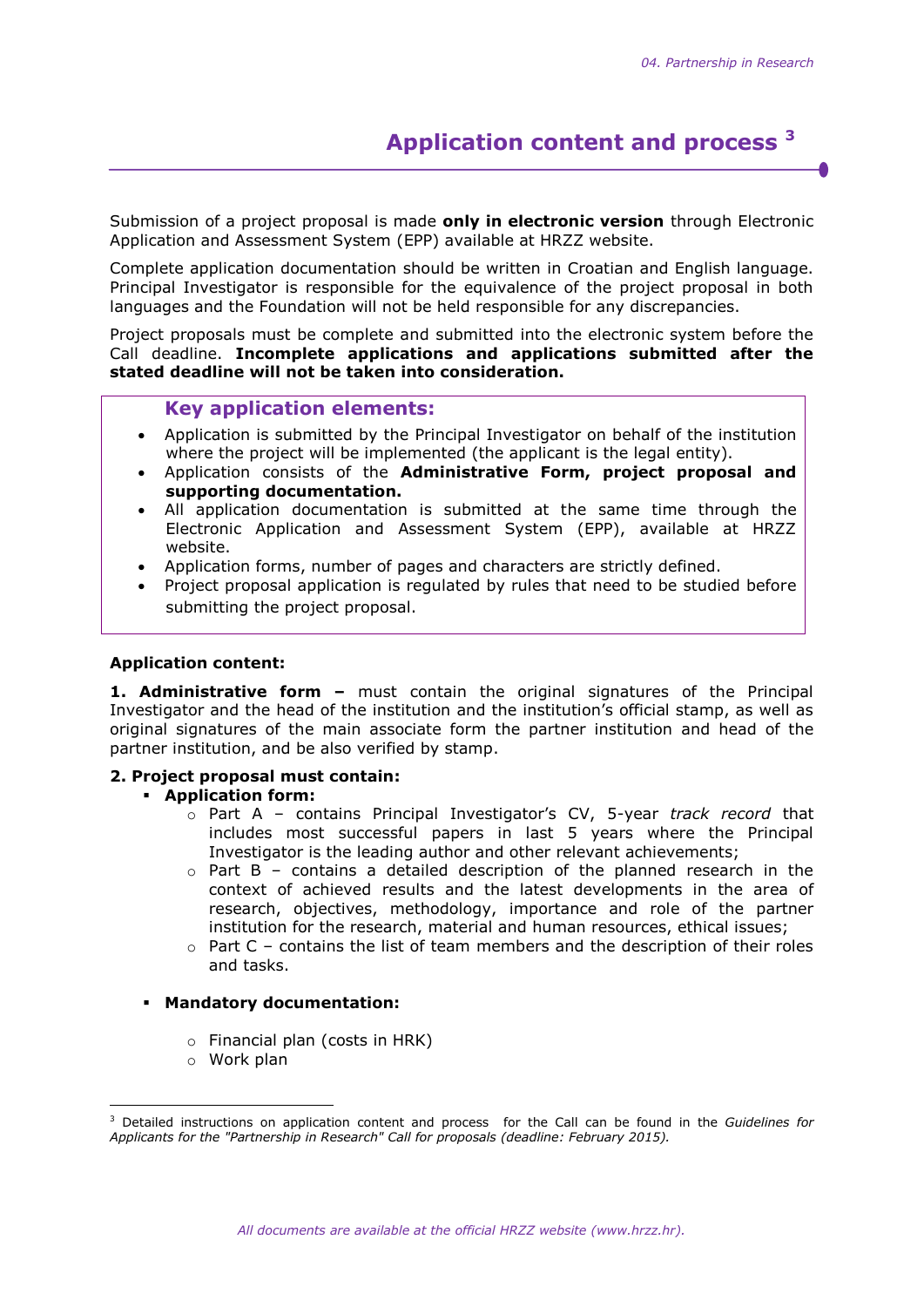- $\circ$  Institutional support form (1 document with a maximum of 2 pages detailed description of institutional support, statements, original signatures of the Principal Investigator and the head of the institution and the institution's official stamp).
- o Support of the Partner Institution, hand signed by the head of the institution and verified by stamp, describing the reasons of the participation in the project and clearly stating that the project will be co-funded with at least 50% of the total amount of the project, describing the existing equipment and infrastructure necessary for conducting of the research.
- o Proof that the partner has financial capacities for the project realization data on credit worthiness and solvency (forms BON1/BONPLUS and BON2/SOL2 or equivalent for foreign partners).
- o Team members' signed letters of intent

### **3. Supporting documentation**

o Other documentation.

**All documentation listed under 1 and 2 is mandatory for all applicants. Incomplete applications and applications submitted after the stated deadline will not be taken into consideration.**

Before submitting the project proposal it is necessary to study **Guidelines for Applicants for the "Partnership in Research" Call for proposals (deadline: February 2015).** The guidelines can be found on HRZZ website [www.hrzz.hr.](http://www.hrzz.hr/)



### **Evaluation**

**NOTE: All applicants and their team members are invited to update their CROSBI profiles because the information will be used in project proposal evaluation.**

Procedure of evaluation of project proposals will include Croatian and international experts.

1. Project proposals that passed the administrative check, have complete and appropriately certified documentation and meet the Call conditions will be forwarded to evaluation.

2. The evaluation panels asses the project proposals according to evaluation criteria for the "Partnership in Research" Call for Proposals. A proportionate number of high-rated projects shall be submitted to peer review.

3. Peer review will be conducted by international experts according to evaluation criteria for the "Partnership in Research" programme. Evaluation panel members will then asses project proposals according to additional criteria.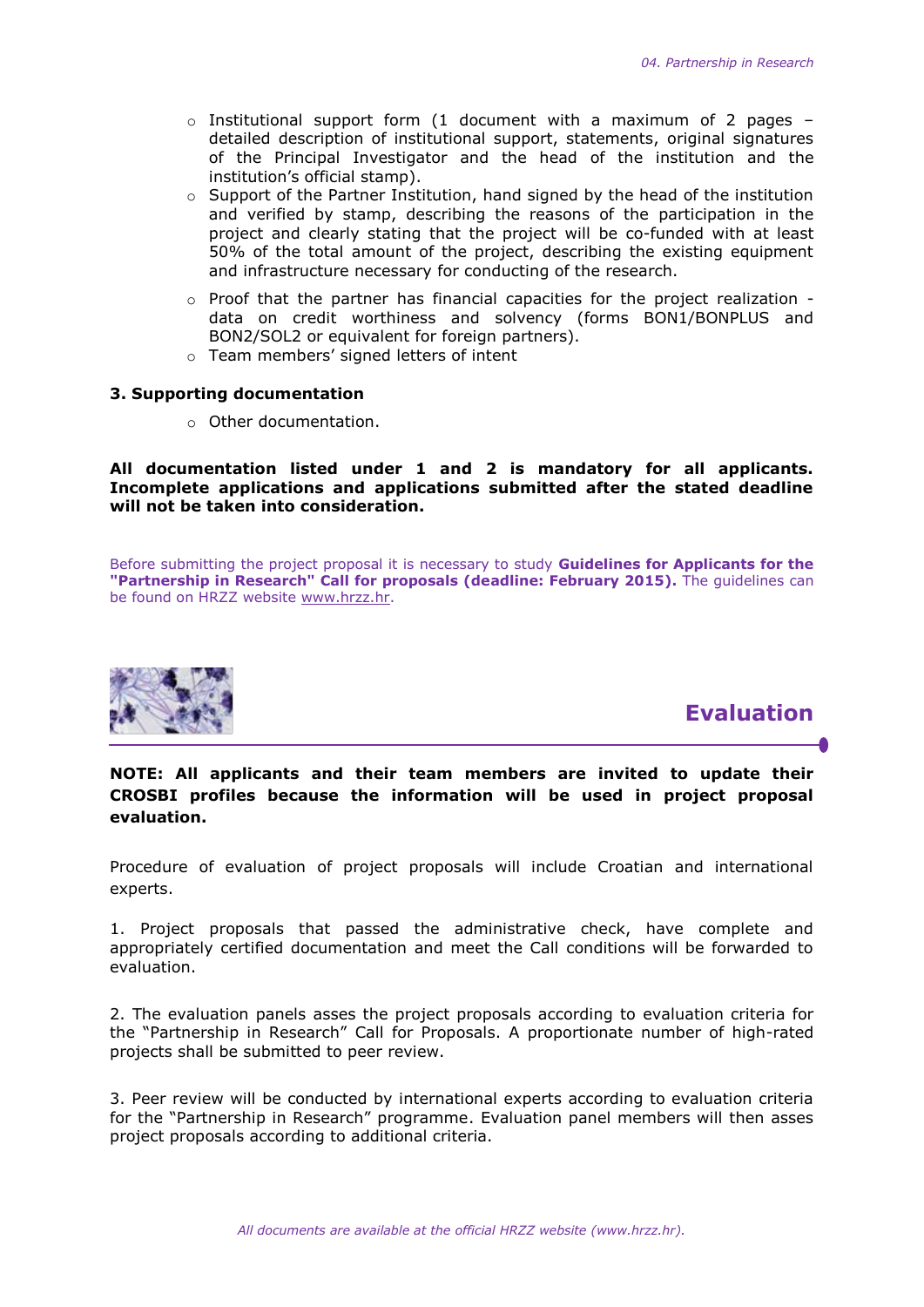4. Based on the results of the evaluation, panels make a ranking list which is the basis of recommendations for project proposal funding.

Evaluation criteria are made available on HRZZ website [www.hrzz.hr](http://www.hrzz.hr/)



**Fund user obligations**

- 1. Knowledge and acceptance of principles of financing and implementation of projects funded by the Croatian Science Foundation and the obtaining of all necessary permits before the use of Foundation's funds.
- 2. Compliance with the project's Work and Financial Plan and other contractual obligations.
- 3. Development and maintenance of project web pages at the institution's domain.
- 4. Accountability in project management and a transparent and efficient financial resources spending. Research results must be made publicly available, published in scientific journals and other publications available to the general public.
- 5. Accepting the possibility of occasional check of the project progress carried out by an HRZZ expert committee and regular submission of periodic narrative and financial reports and final report (every 12 months).
- 6. If during its implementation, the project came to a discovery that could be protected by a patent or other form of intellectual property, it is essential to immediately notify HRZZ.
- 7. Compulsory notification of published papers, conference proceedings, poster, etc. and emphasis of Foundation's financial support.

#### **NOTE:**

**In case of project earnings, the percentage of future income from scientific or technological invention shall be stipulated by a separate contract between the home institution of the project leader, the HRZZ and the partner institution.**



## **Project proposal deadline**

Deadline for submission of project proposals is: **27 February 2015 until 13:00 (CET)**